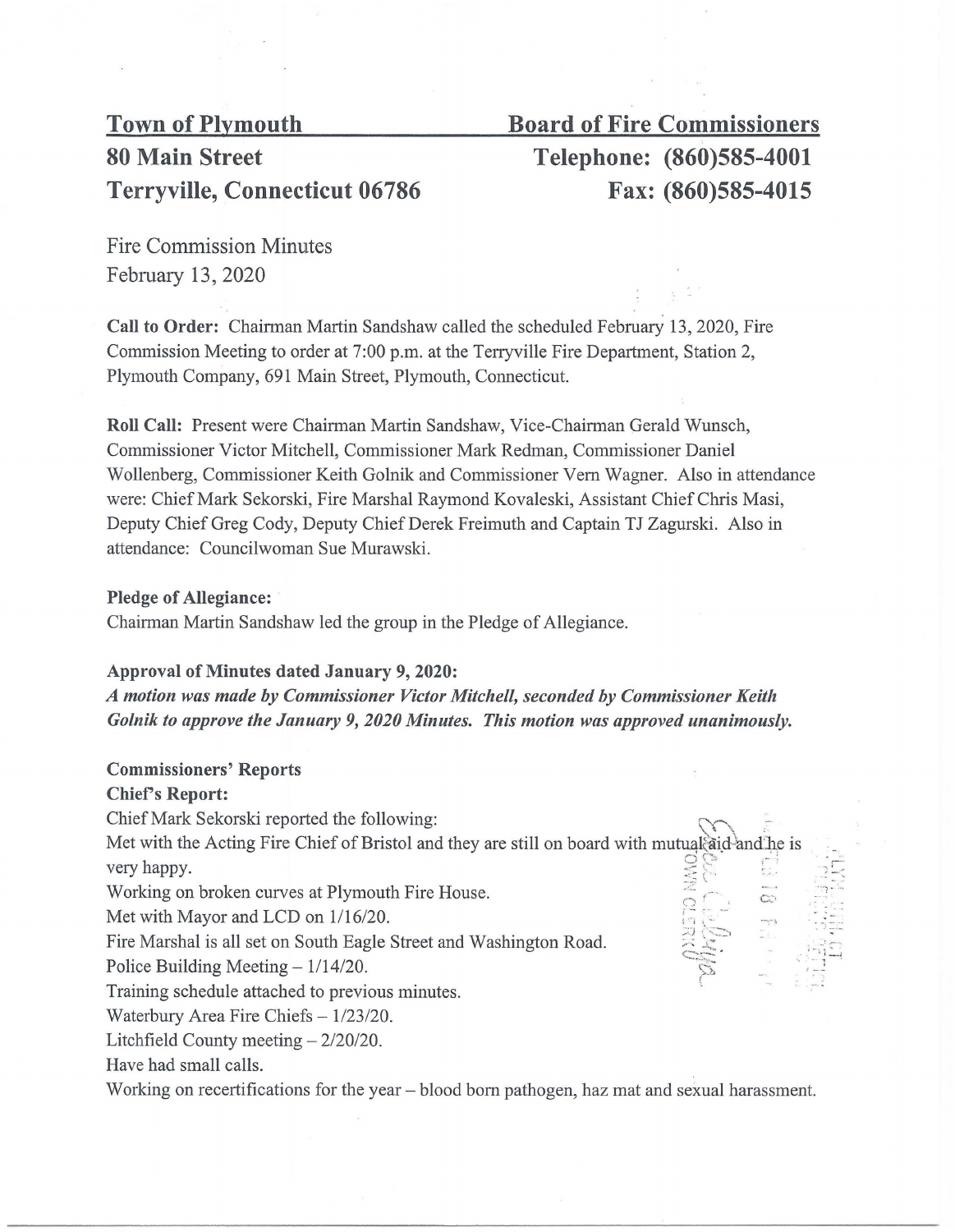#### **Treasurer's Report:**

Commissioner Keith Golnik went over the ledger.

Chief Masi stated that Refuse went over budget due to prices raised because they were bought out.

#### **Fire Marshal's Report:**

Fire Marshal Raymond Kovaleski went over his Monthly Report, Monthly Budget Expenses and List of Incidents in detail for the month of January.

#### **Communications:**

**Radio Report:** Deputy Chief Greg Cody reported everything is good.

**Buildings and Grounds Report:** Assistant Chief Chris Masi reported that at the Plymouth Fire House, 3 of 4 thermostats in truck room burnt out and the lower thermostat burnt out. May have been a power surge. New furnace is working great at HQ.

Chief Sekorski talked to the VP at CT Water and he is trying to find out what is going on with the meters at Plymouth station and should have an answer soon.

Assistant Chief Masi reported that there are three water bulls for Plymouth Fire house. Being charged for water that is not supposed to be.

Assistant Chief Masi stated that there is a person cleaning up the fire house as their community service.

**Equipment Report:** Deputy Chief Derek Friemuth reported that personal protection equipment should be in  $3 - 4$  weeks.

**Training Report:** Training schedule attached to the previous minutes.

**Trucks Report:** Deputy Chief Greg Cody reported Engine 4 exhaust brake is fixed. Engine 2 had to be towed out – small tow bill. Truck committee meeting last Monday. Another meeting on February 19<sup>th</sup> at 7:00 PM.

Chief Sekorski working on a Plan for Engine 8.

Chief Sekorski reported that the Mayor is putting in budget a vehicle for the fire chief which can be used for the other officers to go to trainings.